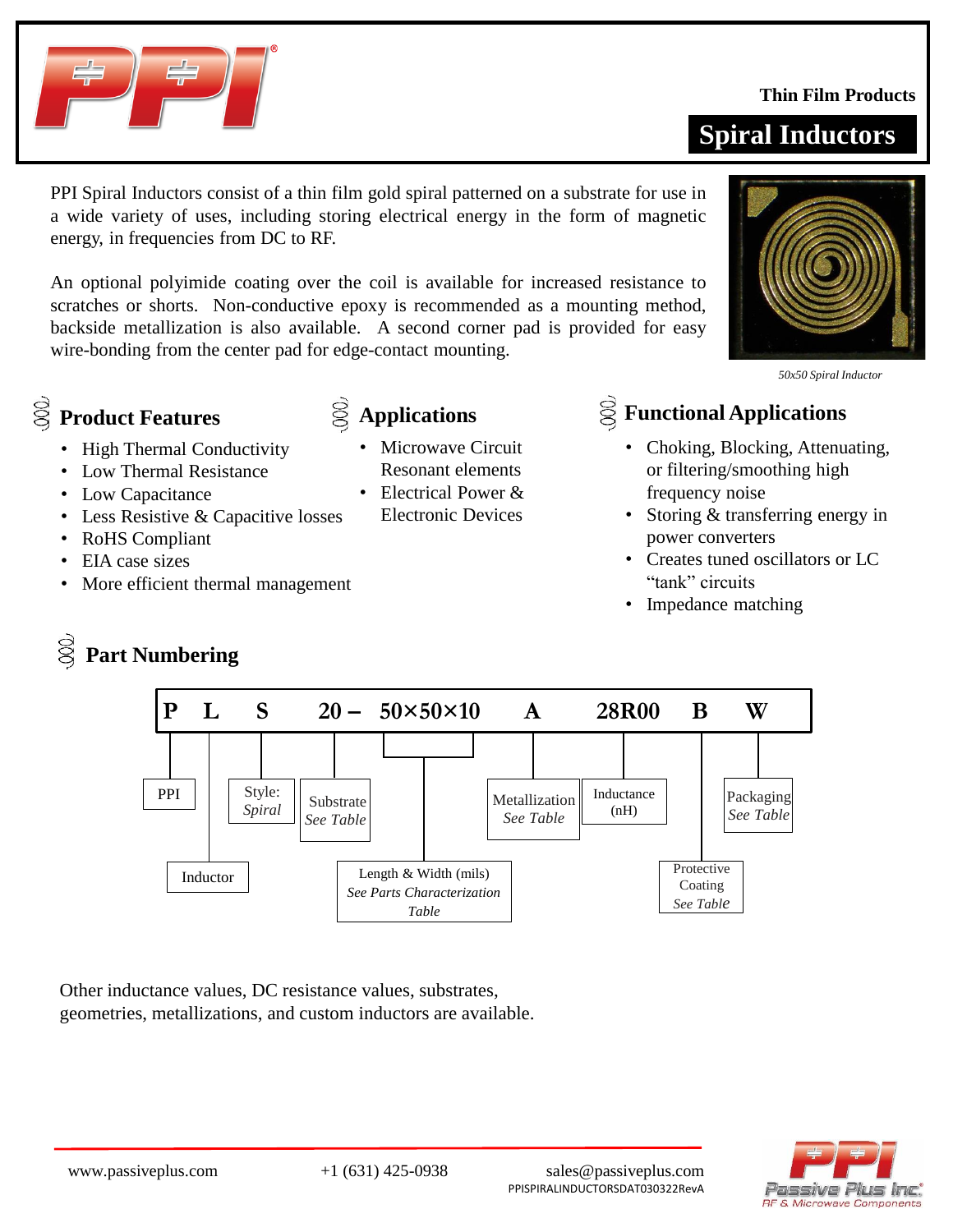

### **Parts Characterizations**

| <b>Case Size</b><br>(Mils) | <b>Inductances</b> | # of Turns | <b>DC</b><br><b>Resistance</b> | $Q(\omega)$<br>200MHz | $Q(\omega)$<br><b>500MHz</b> ) |
|----------------------------|--------------------|------------|--------------------------------|-----------------------|--------------------------------|
| 25 x 25                    | $1.2 \text{ nH}$   | 1.5        | $0.6\Omega$                    | 3                     | 7                              |
| 25 x 25                    | $2.0$ nH           | 2.0        | $0.9\Omega$                    | 3                     | 8                              |
| 25 x 25                    | $3.0 \text{ nH}$   | 2.5        | $1.2\Omega$                    | $\overline{4}$        | 9                              |
| $30 \times 30$             | $4.4 \text{ nH}$   | 3.0        | $1.5\Omega$                    | $\overline{4}$        | 10                             |
| $30 \times 30$             | $6.0$ nH           | 3.5        | $1.9\Omega$                    | 4                     | 11                             |
| $30 \times 30$             | 7.9 nH             | 4.0        | $2.3\Omega$                    | $\overline{4}$        | 11                             |
| 40 x 40                    | 10nH               | 4.5        | $2.7\Omega$                    | 5                     | 12                             |
| 40 x 40                    | 13nH               | 5.0        | $3.2\Omega$                    | 5                     | 12                             |
| 40 x 40                    | $16\,\mathrm{nH}$  | 5.5        | $3.7\Omega$                    | 5                     | 13                             |
| 40 x 40                    | 19nH               | 6.0        | $4.2\Omega$                    | 6                     | 13                             |
| 40 x 40                    | $23$ nH            | 6.5        | $4.7\Omega$                    | 6                     | 14                             |
| 50 x 50                    | $28$ nH            | 7.0        | $5.3\Omega$                    | 7                     | 14                             |



*50x50 Spiral Inductor*

#### $\mathbb{Q}$ **Substrates**

 $\gamma$ 

### **Code Substrate** 20 Quartz 35 99.6% Alumina  $(Al_2O_3)$

## $\gamma$

QQQ

### **Inductance Codes**

### **Inductance (nH)**

|  |  | Digits 1-4 are significant figures |
|--|--|------------------------------------|
|  |  |                                    |

The "R" is used as a decimal point.

e.g.  $28R0 = 28nH$ ,  $1R50 = 1.5nH$ 

### **Packaging**

| Code | <b>Style</b>              |  |  |
|------|---------------------------|--|--|
| W    | Waffle Pack<br>(Standard) |  |  |
| G    | Gel Pack                  |  |  |

All parts are supplied in waffle packs. Other packaging may be available. Contact PPI for additional packaging options.

Inductance values are computed in free air, using a magnetic permeability for free air of  $\mu = 4.0 \text{ x } 10^{-7}$ . DC resistance is based on a gold metallization.

**Metallizations**

| <b>Metallization</b> |                             | Code         | <b>Note</b>                                        |
|----------------------|-----------------------------|--------------|----------------------------------------------------|
|                      | <b>Top Side Bottom Side</b> |              |                                                    |
| Ta/Pd/Au             |                             | $\mathsf{A}$ | Wirebondable                                       |
| Ta/Pd/Au             | Ta/Pd/Au                    | D            | Wirebond or Epoxy                                  |
|                      |                             |              | Other metallizations quailable. Please contact PPI |

*metallizations available. Please contact PPI.* 

# **Protective Coating**

| Code | <b>Polyimide Coating</b> |
|------|--------------------------|
| R    | <b>Without Coating</b>   |
| р    | With Polyimide Coating   |



www.passiveplus.com +1 (631) 425-0938 sales@passiveplus.com PPISPIRALINDUCTORSDAT030322RevA